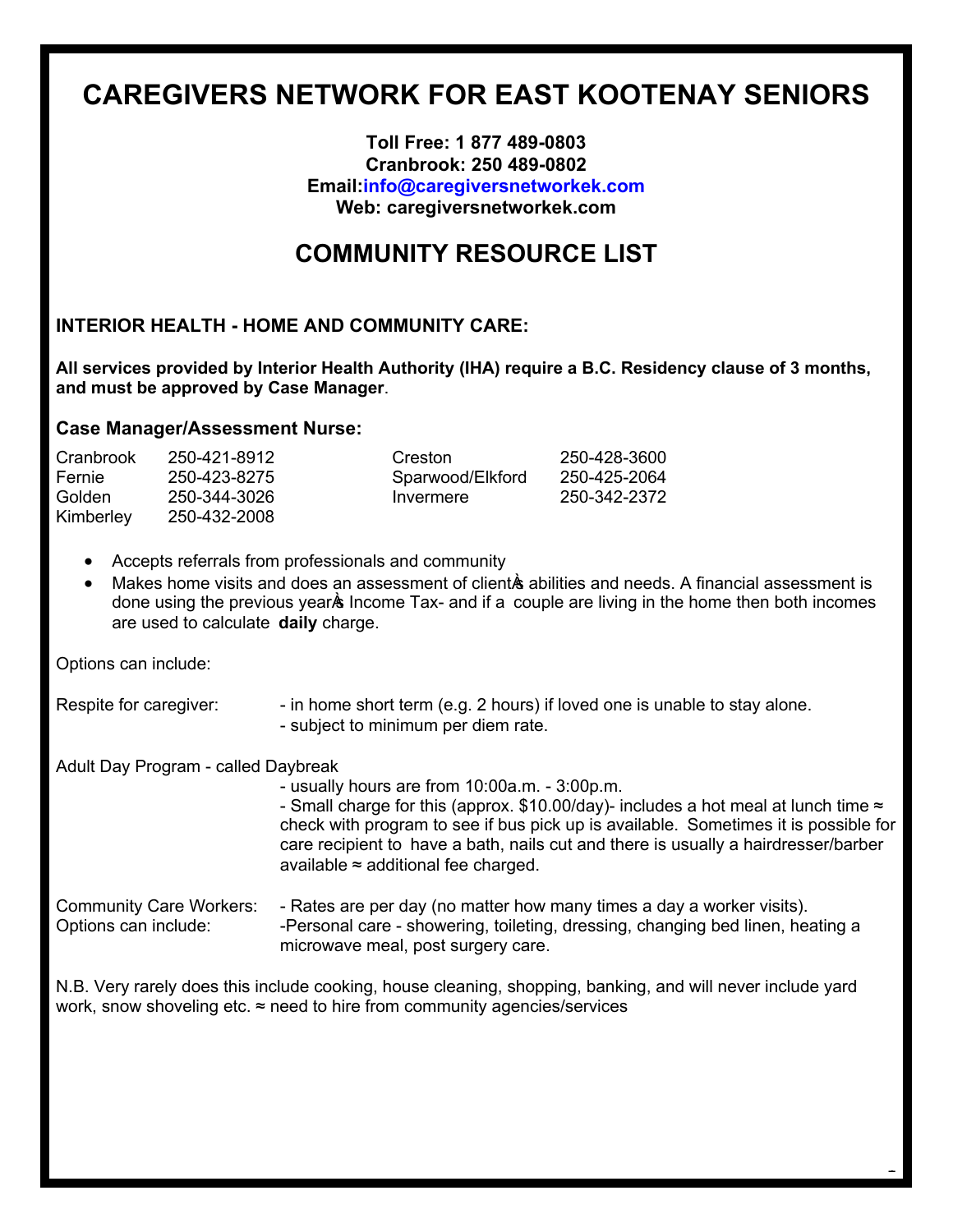### **COMMUNITY RESOURCES**

#### **HOUSING:**

| Assisted Living: Subsidized by IHA: - Accessed only through Case Manager who determines eligibility<br>and presents to Placement Committee. Individual facilities cannot authorize placements. |                                                                    |                                                                                                                                                                                                                                                                                                                                                                                                                                                                                                                                                                                                                                                                                                                                                                                                                  |  |
|------------------------------------------------------------------------------------------------------------------------------------------------------------------------------------------------|--------------------------------------------------------------------|------------------------------------------------------------------------------------------------------------------------------------------------------------------------------------------------------------------------------------------------------------------------------------------------------------------------------------------------------------------------------------------------------------------------------------------------------------------------------------------------------------------------------------------------------------------------------------------------------------------------------------------------------------------------------------------------------------------------------------------------------------------------------------------------------------------|--|
|                                                                                                                                                                                                | prompting etc.                                                     | -Cost is calculated $@$ 70 % of after tax income. Includes lunch and evening meal<br>Assistance as needed, and approved by Case Manager, for personal care, medication                                                                                                                                                                                                                                                                                                                                                                                                                                                                                                                                                                                                                                           |  |
|                                                                                                                                                                                                | -24 hour nursing care NOT available<br>resident to appointments)   | -Includes emergency response alarm to call for assistance<br>-Personal laundry not included $\approx$ facilities available<br>-Includes housekeeping/change bed linens once per week<br>-Recreation programs and bus transportation to appointment available (staff do not accompany                                                                                                                                                                                                                                                                                                                                                                                                                                                                                                                             |  |
| Locations:                                                                                                                                                                                     | Creston<br>Cranbrook<br>Fernie<br>Kimberley<br>Invermere<br>Golden | 250-428-9986 ≈ Crest View Assisted Living Village<br>250-417-0666 ≈ Joseph Creek Assisted Living Village<br>250-423-4214 - Rocky Mountain Assisted Living Village<br>250-427-4014 - Garden View Village<br>250-341-3350 - Columbia Garden Village<br>Assisted Living not available through IHA Abbeyfield Housing Society<br>250-344-7997 - managed by a voluntary non-profit. Typically up to 14<br>residents of retirement age live in their own private bed-sitting rooms<br>furnished with their own things. The residents share lunch and dinner,<br>plus a self-serve breakfast from a well-stocked breakfast bar. Snacks and<br>drinks are also available throughout the day. A House Coordinator<br>attends to the daily running of the house, the shopping and the<br>preparation and serving of meals. |  |

#### **Residential Care**: **Subsidized by IHA: - Accessed only through Case Manager who determines eligibility and presents to Placement Committee. Individual facilities cannot authorize placements.**

-Standard accommodation with 24-hour nursing and personal care

-Cost is calculated @ 80 % of after tax income  $\approx$  (2016 rates) Minimum = \$1,005.80; maximum \$3,198.50 ≈ temporary hardship clause available through application to Case Manager. -Safe and secure living environment.

-Medication supervision and administration.

-Development and maintenance of personal care plans.

-Clinical support services such as rehabilitation and social work services consistent with the care plan.

-Planned physical, social and recreational activities

-Nutritious meals, including therapeutic meals as ordered, and meal replacements.

-Laundry services, including personal clothes that can be washed without special attention to the laundering process.

-General hygiene supplies.

-Routine medical supplies and standard incontinence management.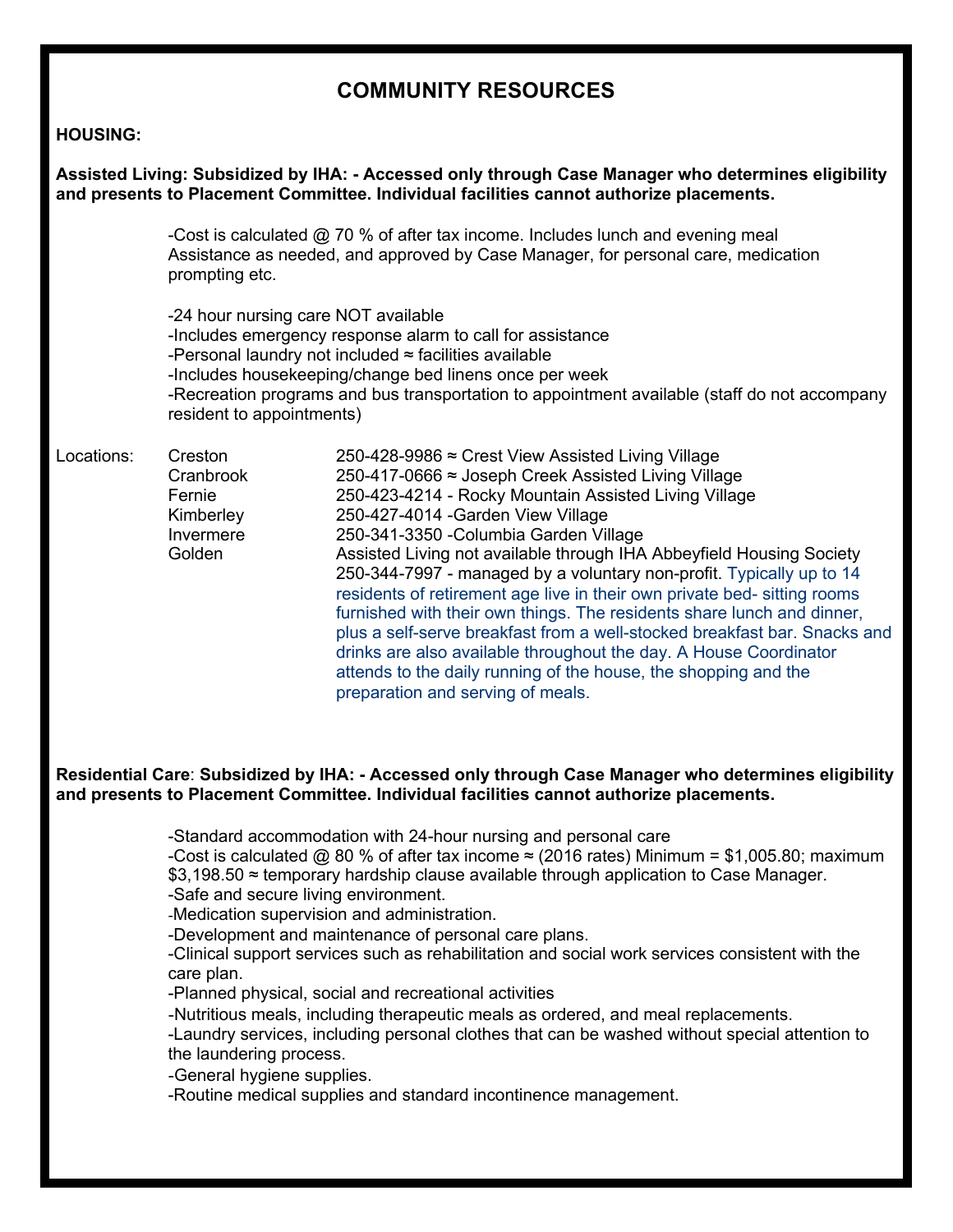### **COMMUNITY RESOURCES**

| Locations:                                                | Creston   | 250-428-9986 ≈ Crest View Village ≈ contracted to Golden Life**<br>250-428-2283 - Swan Valley Lodge- managed by IHA                   |
|-----------------------------------------------------------|-----------|---------------------------------------------------------------------------------------------------------------------------------------|
|                                                           | Cranbrook | 250-426-3710 $\approx$ Dr. F.W. Green Home- managed by IHA<br>250-489-0060 - Joseph Creek Care Village ≈ contracted to Golden Life ** |
|                                                           | Fernie    | 250-423-4214 - Rocky Mountain Village ≈ Contracted to Golden Life **                                                                  |
|                                                           | Kimberley | 250-427-4807 ≈ Kimberley Special Care Home (aka The Pines) ≈<br>managed by IHA                                                        |
|                                                           | Invermere | 250-342-2329 ≈ Columbia House Long Term Care Facility ≈ managed by<br>IHA                                                             |
|                                                           | Golden    | 250-344-3042 - Henry M Durand Manor- managed by IHA                                                                                   |
| Short stays for respite, convalescence or palliative care |           |                                                                                                                                       |
|                                                           |           |                                                                                                                                       |

Golden Life operates facilities in most communities, contracting to IHA, but they also may have some private accommodation available. Check with operator.

### **Subsidized Housing:**

| all areas | 1-604-879-5112 B.C. Housing                                  |
|-----------|--------------------------------------------------------------|
| Cranbrook | 250-426-3544 Mountain View Village Managed by Lions Club ≈   |
|           | small apartments. Independent living - no services or meals. |

#### **Non medical home help:**

Better At Home: Funded by Government of B.C. through United Way ≈ Vancouver. Provides non medical support in home ≈ Friendly visiting, shopping, yard work, housekeeping, some social events. Costs are on sliding scale, based on a verbal declaration of income.

| Cranbrook       | 250-426-2943 betterathome@ccssebc.com     |
|-----------------|-------------------------------------------|
| Creston         | 250-428-5520 betterathome@valley.services |
| Columbia Valley | 250-342-5566 jlindal@familydynamix.ca     |

Private companies available in some communities ≈ costs will be per hour ≈ check phone book or web sites.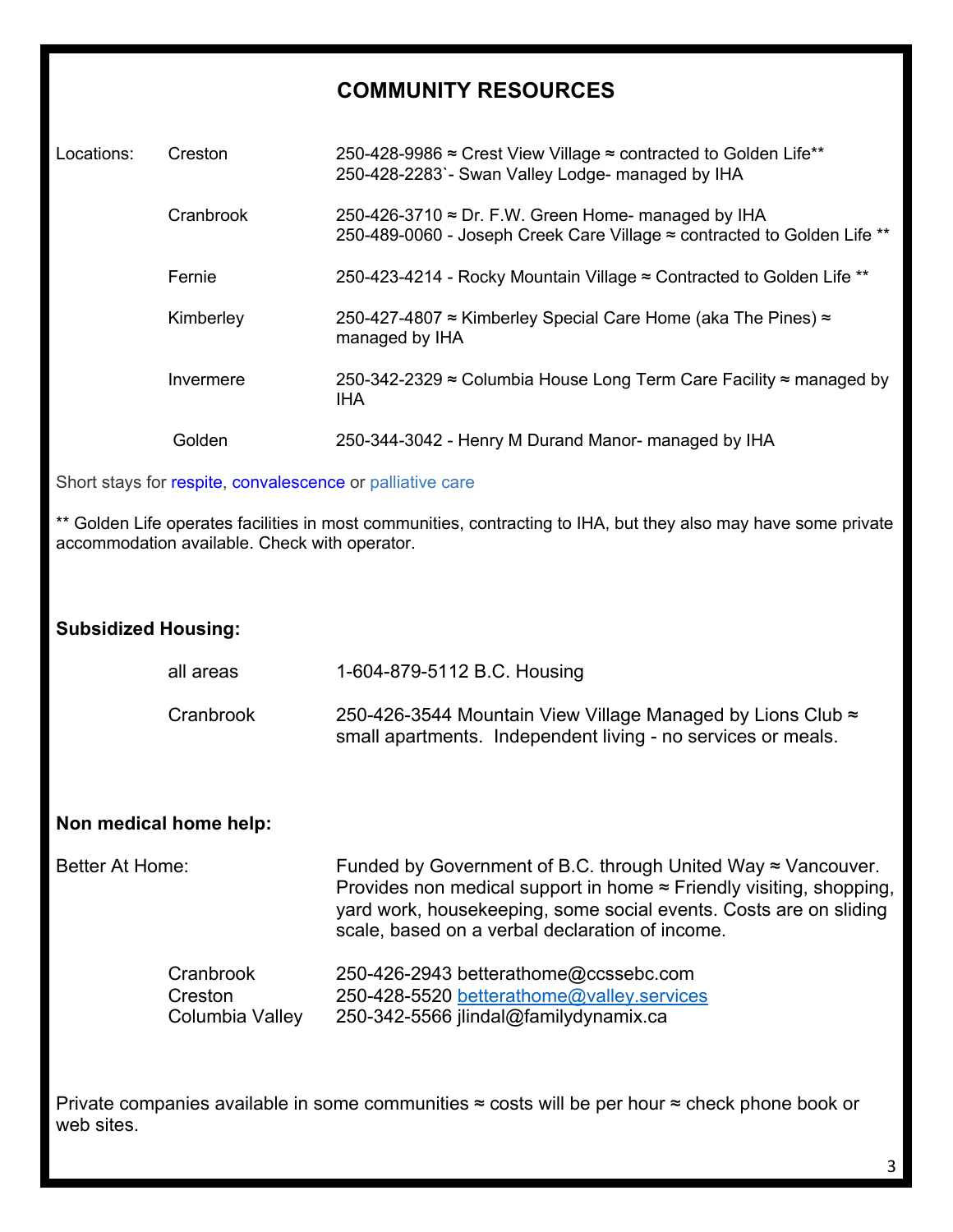## **COMMUNITY RESOURCES**

| Dinners At Home:               |                                                                                                      |                                                                                                              | Program funded through IHA. Frozen meals available for pick up.<br>Choices and special diets accommodated $\approx$ check with operator for<br>cost and minimum order. Have to go through case manager. |  |
|--------------------------------|------------------------------------------------------------------------------------------------------|--------------------------------------------------------------------------------------------------------------|---------------------------------------------------------------------------------------------------------------------------------------------------------------------------------------------------------|--|
|                                | Cranbrook<br>Creston<br>Fernie<br>Golden<br>Invermere<br>Kimberley<br>Sparwood/ Elkford 250-423-8275 | 250-420-2302<br>250-428-3827<br>250-423-8275<br>250-344-5271<br>250-341-3350<br>250-427-2215                 |                                                                                                                                                                                                         |  |
| Health issues:                 |                                                                                                      |                                                                                                              | 811 ≈ all areas. 711 hearing impaired. Nurses and pharmacists<br>available to discuss health concerns and medication questions                                                                          |  |
| Medical alarms:                |                                                                                                      | 1-866-387-1548 Lifeline Alarms                                                                               |                                                                                                                                                                                                         |  |
|                                |                                                                                                      |                                                                                                              | 1-800-855-255-8828 Telus Living Well Companion                                                                                                                                                          |  |
| Crisis Lines 24 hours a day:   |                                                                                                      |                                                                                                              |                                                                                                                                                                                                         |  |
| General Crisis Line: all areas |                                                                                                      | 1-888-353-2273.                                                                                              | General emotional support.                                                                                                                                                                              |  |
|                                | Suicide Crisis Line: all areas                                                                       | 1-800-784-2433.                                                                                              | Suicide intervention.                                                                                                                                                                                   |  |
| Mental Health Line: all areas  |                                                                                                      | 310-6789                                                                                                     | Mental health support and referral.                                                                                                                                                                     |  |
| <b>Medical Equipment:</b>      |                                                                                                      | operation                                                                                                    | Red Cross Loan Cupboard $\approx$ short term (3 months) loan of<br>equipment - must have health practitioner referral $\approx$ call for hours of                                                       |  |
|                                | Cranbrook<br>Creston<br><b>Elkford</b><br>Fernie<br>Golden<br>Invermere<br>Kimberley                 | 250-426-5105<br>250-428-9619<br>250-865-2247<br>250-423-4453<br>250-344-5271<br>250-342-6788<br>250-427-2887 |                                                                                                                                                                                                         |  |
| Private companies:             |                                                                                                      |                                                                                                              |                                                                                                                                                                                                         |  |
|                                | All areas                                                                                            | 1-800-661-4022                                                                                               | Kootenay Columbia Home Medical Equipment Sales, service                                                                                                                                                 |  |
|                                | Cranbrook                                                                                            | 0270                                                                                                         | Pharmasave $\approx$ sales, service, rentals 250-426-3368 or 250-417-                                                                                                                                   |  |
|                                | Creston                                                                                              | 250-428-8766                                                                                                 |                                                                                                                                                                                                         |  |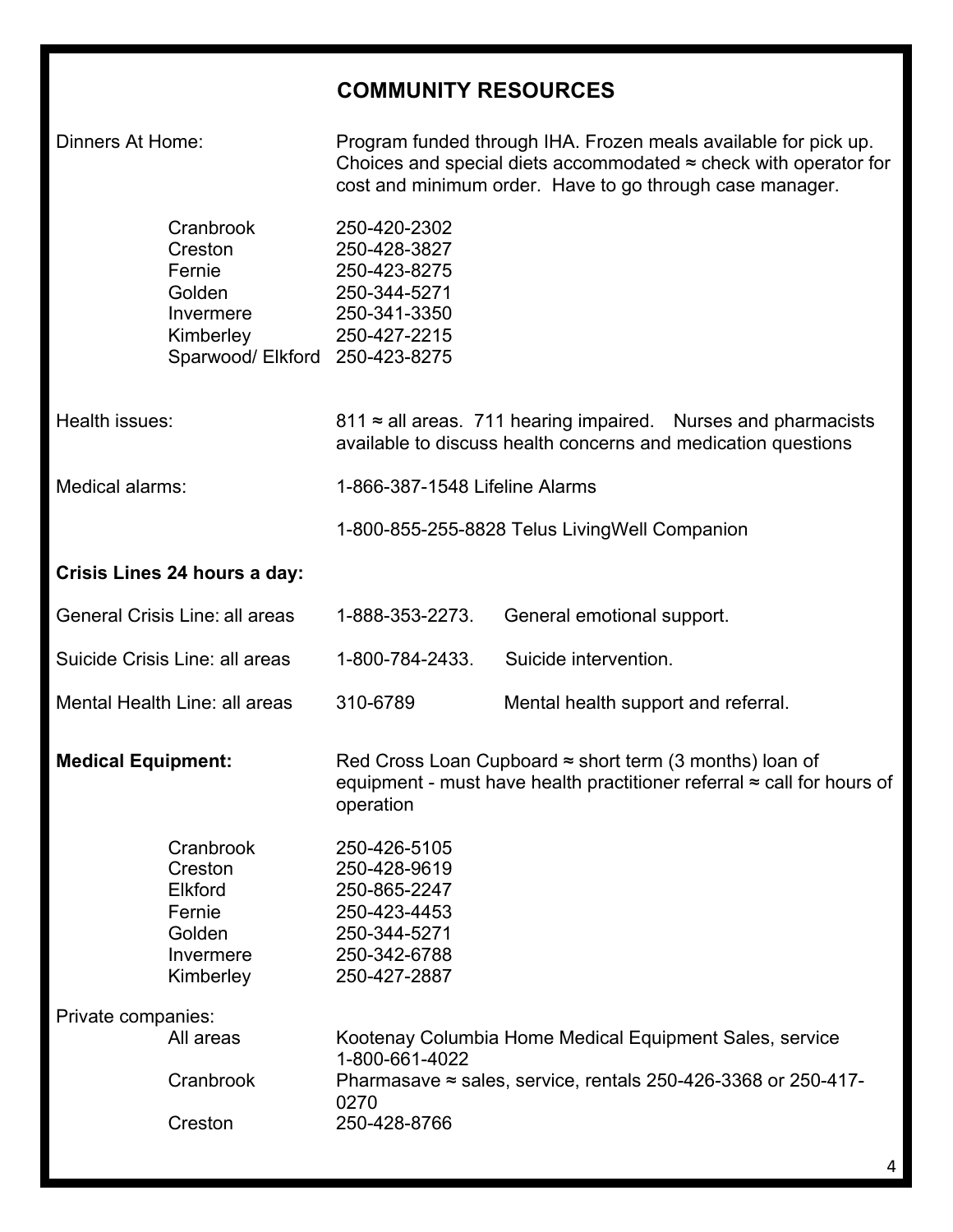### **COMMUNITY RESOURSES**

**Hospice:** Provides comfort to individuals living with a terminal Illness and support to their loved ones.

|                           | Cranbrook/<br>Kimberley<br>Creston<br>Golden<br>Columbia Valley 250-688-1143<br><b>Elk Valley</b> | 250-417-2019<br>1-855-417-2019<br>hospice1@telus.net<br>250-428-7575<br>250-344-6300 ext. 5756<br>250-423-4453 ext. 309                                                                                                                                                                                                                                                                                                                    |  |
|---------------------------|---------------------------------------------------------------------------------------------------|--------------------------------------------------------------------------------------------------------------------------------------------------------------------------------------------------------------------------------------------------------------------------------------------------------------------------------------------------------------------------------------------------------------------------------------------|--|
| <b>Caregiver support:</b> |                                                                                                   | 250-489-0802 ≈ Cranbrook<br>1-877-489-0803 ≈ Toll Free<br>Email: info@caregiversnetworkek.com<br>Website: www.caregiversnetworkek.com<br>Caregivers Network for East Kootenay Seniors helps people caring<br>for seniors who live in the East Kootenay. Offering free support<br>groups for caregivers in Cranbrook, Creston, Fernie, Golden,<br>Invermere and Kimberley. Telephone support and information<br>provided on toll free line. |  |
| Transportation:           |                                                                                                   | Bus passes for seniors and people with disabilities<br>1-866-866-0800                                                                                                                                                                                                                                                                                                                                                                      |  |
| Handi-Dart                |                                                                                                   | Must be registered -form requires doctor is signature with photo<br>(passport size)                                                                                                                                                                                                                                                                                                                                                        |  |
|                           | Cranbrook<br>Kimberley<br>Creston                                                                 | 250-417-3178<br>250-427-7400<br>250-428-7750                                                                                                                                                                                                                                                                                                                                                                                               |  |
| <b>Taxi Saver Program</b> | Participating taxi                                                                                | Cranbrook only $\approx$ 250-417-3178<br>Sun City Cabs ≈ 250-426-1111<br>Provides a 50% subsidy toward cost of taxi Service - \$60.00<br>package for \$30.00. Must be registered with Handi-Dart.<br>Must have disability preventing from using regular transit system.                                                                                                                                                                    |  |
| <b>Transit system</b>     | Cranbrook<br>Creston<br>Columbia Valley                                                           | 250-417-4636<br>1-877-843-2877                                                                                                                                                                                                                                                                                                                                                                                                             |  |
|                           | (South Connector)                                                                                 | 1-877-343-2461                                                                                                                                                                                                                                                                                                                                                                                                                             |  |